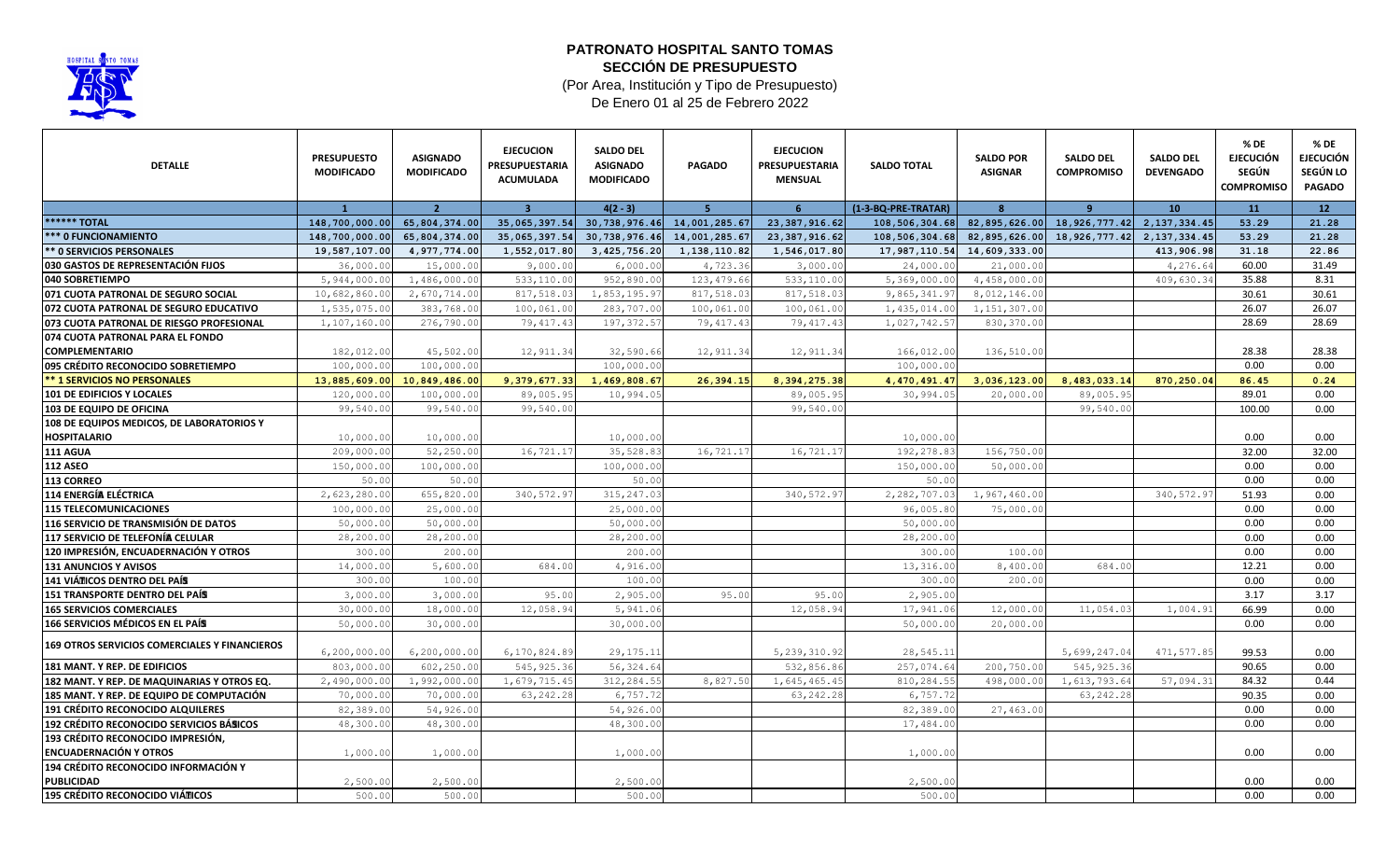| <b>196 CRÉDITO RECONOCIDO TRANSPORTE DE</b>                      |                                         |                                      |                                                        |                                                          |                |                                                             |                     |                                    |                                       |                                      |                                                        |                                                       |
|------------------------------------------------------------------|-----------------------------------------|--------------------------------------|--------------------------------------------------------|----------------------------------------------------------|----------------|-------------------------------------------------------------|---------------------|------------------------------------|---------------------------------------|--------------------------------------|--------------------------------------------------------|-------------------------------------------------------|
| <b>PERSONAS Y BIENES</b>                                         | 250.00                                  | 250.00                               | 224.00                                                 | 26.00                                                    | 224.00         | 165.00                                                      | 26.00               |                                    |                                       |                                      | 89.60                                                  | 89.60                                                 |
| <b>DETALLE</b>                                                   | <b>PRESUPUESTO</b><br><b>MODIFICADO</b> | <b>ASIGNADO</b><br><b>MODIFICADO</b> | <b>EJECUCION</b><br>PRESUPUESTARIA<br><b>ACUMULADA</b> | <b>SALDO DEL</b><br><b>ASIGNADO</b><br><b>MODIFICADO</b> | <b>PAGADO</b>  | <b>EJECUCION</b><br><b>PRESUPUESTARIA</b><br><b>MENSUAL</b> | <b>SALDO TOTAL</b>  | <b>SALDO POR</b><br><b>ASIGNAR</b> | <b>SALDO DEL</b><br><b>COMPROMISO</b> | <b>SALDO DEL</b><br><b>DEVENGADO</b> | % DE<br><b>EJECUCIÓN</b><br>SEGÚN<br><b>COMPROMISO</b> | % DE<br><b>EJECUCIÓN</b><br>SEGÚN LO<br><b>PAGADO</b> |
|                                                                  | $\overline{1}$                          | 2 <sup>2</sup>                       | $\overline{\mathbf{3}}$                                | $4(2 - 3)$                                               | 5 <sup>1</sup> | 6                                                           | (1-3-BQ-PRE-TRATAR) | 8                                  | $\overline{9}$                        | 10                                   | 11                                                     | 12                                                    |
| 197 CRÉDITO RECONOCIDO SERVICIOS COMERCIALES Y                   |                                         |                                      |                                                        |                                                          |                |                                                             |                     |                                    |                                       |                                      |                                                        |                                                       |
| <b>FINANCIEROS</b>                                               | 300,000.00                              | 300,000.00                           | 10,287.47                                              | 289,712.53                                               | 526.48         | 9,760.99                                                    | 289,712.53          |                                    | 9,760.99                              |                                      | 3.43                                                   | 0.18                                                  |
| 199 CRÉDITO RECONOCIDO MANTENIMIENTO Y                           |                                         |                                      |                                                        |                                                          |                |                                                             |                     |                                    |                                       |                                      |                                                        |                                                       |
| REPARACIÓN                                                       | 400,000.00                              | 400,000.00                           | 350,779.85                                             | 49,220.15                                                |                | 345, 479.85                                                 | 49,220.15           |                                    | 350,779.85                            |                                      | 87.69                                                  | 0.00                                                  |
| <b>** 2 MATERIALES Y SUMINISTROS</b>                             | 34,103,906.00                           | 28, 411, 789.00                      | 10,890,018.91                                          | 17,521,770.09                                            | 77,111.96      | 6,455,610.74                                                | 18, 437, 607. 16    | 5,692,117.00                       | 10,082,906.83                         | 730,000.12                           | 38.33                                                  | 0.27                                                  |
| 201 ALIMENTOS PARA CONSUMO HUMANO                                | 5,000.00                                | 2,000.00                             | 726.57                                                 | 1,273.43                                                 | 554.00         | 726.57                                                      | 4,273.43            | 3,000.00                           |                                       | 172.57                               | 36.33                                                  | 27.70                                                 |
| 203 BEBIDAS                                                      | 5,000.00                                | 2,000.00                             |                                                        | 2,000.00                                                 |                |                                                             | 5,000.00            | 3,000.00                           |                                       |                                      | 0.00                                                   | 0.00                                                  |
| 211 ACABADO TEXTIL                                               | 15,000.00                               | 10,000.00                            | 79.60                                                  | 9,920.40                                                 |                | 79.60                                                       | 14,780.60           | 5,000.00                           | 79.60                                 |                                      | 0.80                                                   | 0.00                                                  |
| 212 CALZADO                                                      | 4,000.00                                | 3,000.00                             |                                                        | 3,000.00                                                 |                |                                                             | 4,000.00            | 1,000.00                           |                                       |                                      | 0.00                                                   | 0.00                                                  |
| <b>213 HILADOS Y TELAS</b>                                       | 695,150.00                              | 695,150.00                           |                                                        | 695,150.00                                               |                |                                                             | 695,150.00          |                                    |                                       |                                      | 0.00                                                   | 0.00                                                  |
| <b>214 PRENDAS DE VESTIR</b>                                     | 400,000.00                              | 250,000.00                           |                                                        | 250,000.00                                               |                | $-847.50$                                                   | 386,533.00          | 150,000.00                         |                                       |                                      | 0.00                                                   | 0.00                                                  |
| <b>219 OTROS TEXTILES Y VESTUARIO</b>                            | 851,095.00                              | 340,438.00                           | 29,162.80                                              | 311, 275.20                                              |                | 11,612.80                                                   | 821,932.20          | 510,657.00                         | 29,162.80                             |                                      | 8.57                                                   | 0.00                                                  |
| 221 DIESEL                                                       | 280,000.00                              | 70,000.00                            | 25, 117.00                                             | 44,883.00                                                | 25,117.00      | 25, 117.00                                                  | 254,883.00          | 210,000.00                         |                                       |                                      | 35.88                                                  | 35.88                                                 |
| <b>222 GAS</b>                                                   | 800.00                                  | 400.00                               | 4.37                                                   | 395.63                                                   | 4.37           | 4.37                                                        | 795.63              | 400.00                             |                                       |                                      | 1.09                                                   | 1.09                                                  |
| 223 GASOLINA                                                     | 15,000.00                               | 10,000.00                            |                                                        | 10,000.00                                                |                |                                                             | 15,000.00           | 5,000.00                           |                                       |                                      | 0.00                                                   | 0.00                                                  |
| <b>224 LUBRICANTES</b>                                           | 2,000.00                                | 1,000.00                             |                                                        | 1,000.00                                                 |                |                                                             | 1,497.00            | 1,000.00                           |                                       |                                      | 0.00                                                   | 0.00                                                  |
| 231 IMPRESOS                                                     | 25,000.00                               | 15,000.00                            |                                                        | 15,000.00                                                |                |                                                             | 25,000.00           | 10,000.00                          |                                       |                                      | 0.00                                                   | 0.00                                                  |
| 232 PAPELERÍA                                                    | 60,000.00                               | 60,000.00                            | 13,770.00                                              | 46,230.00                                                | 120.00         | 13,770.00                                                   | 46,230.00           |                                    | 13,650.00                             |                                      | 22.95                                                  | 0.20                                                  |
| 239 OTROS PRODUCTOS DE PAPEL Y CARTÓN                            | 250,000.00                              | 200,000.00                           | 107,187.50                                             | 92,812.50                                                |                | 107, 187.50                                                 | 142,812.50          | 50,000.00                          | 106, 380.0                            | 807.50                               | 53.59                                                  | 0.00                                                  |
| 242 INSECTICIDAS, FUMIGANTES Y OTROS                             | 100.00                                  | 40.00                                |                                                        | 40.00                                                    |                |                                                             | 100.00              | 60.00                              |                                       |                                      | 0.00                                                   | 0.00                                                  |
| 243 PINTURAS, COLORANTES Y TINTES                                | 15,000.00                               | 10,000.00                            | 524.04                                                 | 9,475.96                                                 |                |                                                             | 14,475.96           | 5,000.00                           | 524.04                                |                                      | 5.24                                                   | 0.00                                                  |
| <b>244 PRODUCTOS MEDICINALES Y FARMACÉUTICOS</b>                 | 9,000,000.00                            | 7,000,000.00                         | 2,652,813.80                                           | 4,347,186.20                                             | 24, 279.21     | 408,887.79                                                  | 6,026,352.63        | 2,000,000.00                       | 2,562,340.59                          | 66,194.00                            | 37.90                                                  | 0.35                                                  |
| 245 OXÍGENO MÉDICO                                               | 2,784,300.00                            | 2,784,300.00                         | 62,691.54                                              | 2,721,608.46                                             |                | 62,691.54                                                   | 624,664.07          |                                    | 62,691.54                             |                                      | 2.25                                                   | 0.00                                                  |
| <b>249 OTROS PRODUCTOS QUÍMICOS</b>                              | 150,000.00                              | 100,000.00                           | 80, 412.70                                             | 19,587.30                                                |                | 77,513.40                                                   | 69,587.30           | 50,000.00                          | 80, 337.7                             | 75.00                                | 80.41                                                  | 0.00                                                  |
| 252 CEMENTO                                                      | 2,000.00                                | 1,000.00                             |                                                        | 1,000.00                                                 |                |                                                             | 2,000.00            | 1,000.00                           |                                       |                                      | 0.00                                                   | 0.00                                                  |
| 253 MADERA                                                       | 5,000.00                                | 5,000.00                             |                                                        | 5,000.00                                                 |                |                                                             | 5,000.00            |                                    |                                       |                                      | 0.00                                                   | 0.00                                                  |
| 254 MATERIAL DE FONTANERÍA                                       | 25,000.00                               | 15,000.00                            | 722.95                                                 | 14,277.05                                                | 239.95         | 239.95                                                      | 24, 241.05          | 10,000.00                          | 483.00                                |                                      | 4.82                                                   | 1.60                                                  |
| 255 MATERIAL ELÉCTRICO                                           | 75,000.00                               | 50,000.00                            | 964.00                                                 | 49,036.00                                                | 29.50          | 29.50                                                       | 54,024.90           | 25,000.00                          | 934.5                                 |                                      | 1.93                                                   | 0.06                                                  |
| 256 MATERIAL METÁLICO                                            | 20,000.00                               | 10,000.00                            | 8,615.90                                               | 1,384.10                                                 |                | 8,291.90                                                    | 11,379.10           | 10,000.00                          | 8,586.0                               | 29.90                                | 86.16                                                  | 0.00                                                  |
| <b>257 PIEDRA Y ARENA</b>                                        | 2,000.00                                | 1,000.00                             |                                                        | 1,000.00                                                 |                |                                                             | 2,000.00            | 1,000.00                           |                                       |                                      | 0.00                                                   | 0.00                                                  |
| 259 OTROS MATERIALES DE CONSTRUCCIÓN                             | 50,000.00                               | 35,000.00                            | 5, 143.30                                              | 29,856.70                                                |                |                                                             | 44,498.05           | 15,000.0                           | 5,143.30                              |                                      | 14.70                                                  | 0.00                                                  |
| <b>262 HERRAMIENTAS E INSTRUMENTOS</b>                           | 30,000.00                               | 20,000.00                            | 2,247.47                                               | 17,752.53                                                |                | 1,920.00                                                    | 26, 311.53          | 10,000.00                          | 2,247.4                               |                                      | 11.24                                                  | 0.00                                                  |
| 263 MATERIAL Y ARTÍCULOS DE SEGURIDAD PÚBLICA E                  |                                         |                                      |                                                        |                                                          |                |                                                             |                     |                                    |                                       |                                      |                                                        |                                                       |
| <b>INSTIT</b>                                                    | 5,000.00                                | 2,000.00                             |                                                        | 2,000.00                                                 |                |                                                             | 5,000.00            | 3,000.00                           |                                       |                                      | 0.00                                                   | 0.00                                                  |
| 265 MATERIALES Y SUMINISTROS DE COMPUTACIÓN                      | 4,000.00                                | 4,000.00                             | 516.42                                                 | 3,483.58                                                 | 516.42         | 516.42                                                      | 3,483.58            |                                    |                                       |                                      | 12.91                                                  | 12.91                                                 |
| <b>269 OTROS PRODUCTOS VARIOS</b>                                | 150,000.00                              | 70,000.00                            |                                                        | 70,000.00                                                |                |                                                             | 149, 129.58         | 80,000.00                          |                                       |                                      | 0.00                                                   | 0.00                                                  |
| 271 ÚTILES DE COCINA Y COMEDOR                                   | 5,000.00                                | 2,000.00                             |                                                        | 2,000.00                                                 |                |                                                             | 5,000.00            | 3,000.00                           |                                       |                                      | 0.00                                                   | 0.00                                                  |
| 273 ÚTILES DE ASEO Y LIMPIEZA                                    | 600,000.00                              | 400,000.00                           | 104,575.20                                             | 295, 424.80                                              | 50.40          | 3,560.20                                                    | 477,993.60          | 200,000.00                         | 103,616.00                            | 908.80                               | 26.14                                                  | 0.01                                                  |
| 274 ÚTILES Y MATERIALES MEDICOS, DE LABORATORIO<br><b>Y FARM</b> | 5,000,000.00                            | 5,000,000.00                         | 3,014,676.50                                           | 1,985,323.50                                             | 6,099.00       | 1, 913, 994.78                                              | 1,596,623.50        |                                    | 2,777,894.06                          | 230,683.44                           | 60.29                                                  | 0.12                                                  |
| 275 ÚTILES Y MATERIALES DE OFICINA                               | 40,000.00                               | 40,000.00                            | 1,463.83                                               | 38,536.17                                                | 283.00         | 1,463.83                                                    | 38,536.17           |                                    | 999.72                                | 181.11                               | 3.66                                                   | 0.71                                                  |
| 276 MATERIALES PARA RAYOS X                                      | 470,000.00                              | 470,000.00                           | 361,743.22                                             | 108,256.78                                               |                | 347, 447.50                                                 | 108,256.78          |                                    | 358, 143.22                           | 3,600.00                             | 76.97                                                  | 0.00                                                  |
| 277 INSTRUMENTAL MÉDICO Y QUIRÚRGICO                             | 9,000,000.00                            | 7,000,000.00                         | 3,828,885.98                                           | 3, 171, 114.02                                           | 13,525.42      | 3,258,366.58                                                | 5, 104, 435.54      | 2,000,000.00                       | 3,407,235.82                          | 408, 124.74                          | 54.70                                                  | 0.19                                                  |
| 278 ARTÍCULOS DE PRÓTESIS Y REHABILITACIÓN                       | 300,000.00                              | 200,000.00                           | 85,455.00                                              | 114,545.00                                               |                | 5,760.00                                                    | 214,545.00          | 100,000.00                         | 85,455.00                             |                                      | 42.73                                                  | 0.00                                                  |
|                                                                  |                                         |                                      |                                                        |                                                          |                |                                                             |                     |                                    |                                       |                                      |                                                        |                                                       |